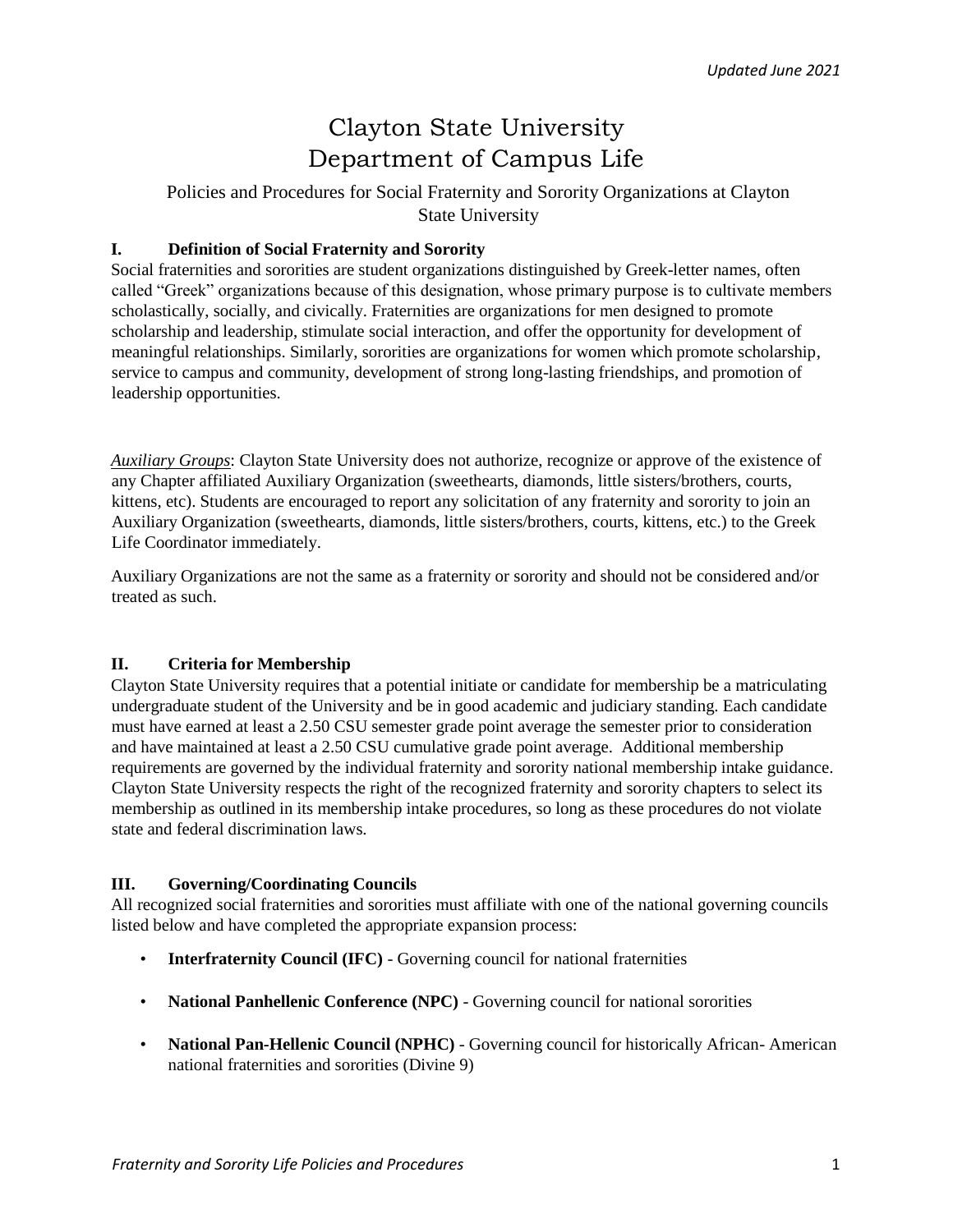- **National Association of Latino Fraternal Organizations (NALFO)** Governing council for Latino Greek-letter organizations
- **Multicultural Greek Council (MCGC)** Governing council for multicultural Greek- letter organizations

# **IV. Fraternity and Sorority Council (FSC)**

The Fraternity and Sorority Council (FSC) is the coordinating body for all social fraternities and sororities at Clayton State University. The FSC functions to foster positive Greek Life relations on campus through programming and service initiatives; and assisting each represented organization with achieving and maintaining high standards of scholastic, moral and social deportment. The FSC consists of one representative from each recognized social fraternity and sorority on the Clayton State University campus. The FSC is advised by the Greek Life Coordinator and is governed by the FSC Constitution.

The FSC:

- 1. Conducts a minimum of seven formal meetings of the Council
- 2. Promotes positive Greek Life relations by sponsoring or cosponsoring at least two (2) education programs during each of Fall and Spring semesters
- 3. Promotes philanthropy and civic engagement by participating in at least two (2) volunteer/community service events during each of Fall and Spring semesters
- 4. Recommends disciplinary action, with advisement and final authority from the Greek Life Coordinator, for chapters who fail to abide by University or Department of Campus Life policies and guidelines

# *Chapter Requirements of Membership*

All chapters must affiliate with a governing council and be in good standing/ active status with Clayton State University and their national organization. Chapters must maintain a minimum 2.5 cumulative Clayton State University GPA and must designate one active member to serve as their FSC representative.

# *FSC Officers*

The Fraternity and Sorority Council President is a stipend position. This position must maintain a 2.5 cumulative CSU GPA, a course load of at least 12 hours, and must be an active member of their organization. Other executive board officers must maintain a minimum 2.3 cumulative institutional GPA. All representatives must be active members of their respective organizations.

# **V. Chapter Advisors**

Each recognized social fraternity and sorority will designate at least two (2) advisors. One of the selected advisors will be the Clayton State University Greek life advisor designated by the Department of Campus Life; the second advisor will be designated by the national organization and will serve as the organization's primary advisor. It is not required that the advisor(s) be affiliated with the organization; advisors who are not affiliated with the organization do not have to be a part of private/ritual events; however, the advisor must be aware of when such events will take place. It is the preference of the Department of Campus Life that the advisor, if a member of an alumni/graduate chapter of the advising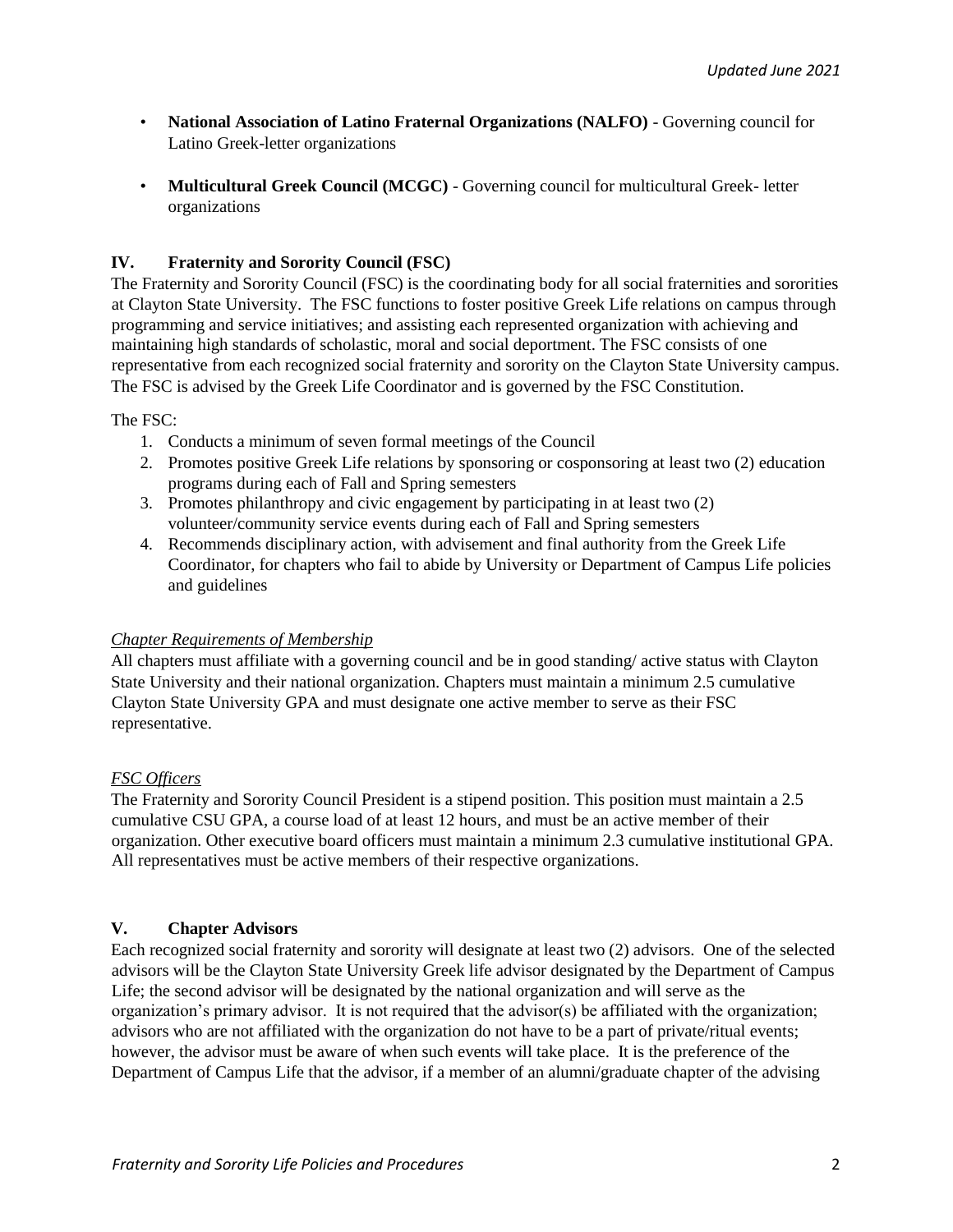organization, not also serve as an Executive Officer in the alumni/graduate chapter. The advisor should also be at least two years removed from his/her undergraduate graduation.

#### **Graduate Advisors must adhere to the following:**

- 1. Complete and submit the Advisor Agreement Form
- 2. Meet regularly with chapter members and executive officers
- 3. Be aware of University policies governing social fraternities and sororities and ensure that the chapter members comply with these policies
- 4. Be familiar with the Student Code of Conduct and ensure that chapter members comply with policies and guidelines https://www.clayton.edu/community-standards/index
- 5. Assist University officials with isolated situations or challenges that arise involving the chapter
- 6. Attend periodic advisor meetings at the request of the Greek Advisor
- 7. Provide the Department of Campus Life with updated contact information as needed
- 8. Inform Greek Advisor of new Membership/Recruitment processes and be present for membership initiation ceremonies.

## **VI. Behavioral Standards**

Social sororities and fraternities are expected to adhere to University regulations as defined in the *[Student](https://www.clayton.edu/community-standards/docs/student-code-of-conduct.pdf) [Code of Conduct](https://www.clayton.edu/community-standards/docs/student-code-of-conduct.pdf)*[,](https://www.clayton.edu/community-standards/docs/student-code-of-conduct.pdf) the FSC Constitution, and the policies and procedures set forth by the Department of Campus Life. Fraternities and sororities are expected to behave in a respectable and courteous manner towards each other in verbal and electronic communication, and physical interactions. Each organization will be held responsible and accountable for their actions and may be sanctioned by the FSC and/or the Department of Campus Life for inappropriate conduct or activity in violation of University or Department of Campus Life policies.

# *Property Defacement and Damage*

Social fraternities and sororities will not deface University buildings, sidewalks, streets or other public or private property by painting, drawing or chalking their Greek symbols or letters in these areas unless otherwise permitted to do so. Fraternities and sororities that damage University property by defacement or engaging in reckless behavior will repair the damage or provide the University with financial restitution within a reasonable timeframe, not to exceed one academic semester.

#### *Other Organization's Property*

Social fraternities and sororities will not engage in theft, attempt to steal, or tampering with other organizations' property or belongings.

#### *Step Shows/New Member Introduction Shows*

Yard/Step/New Member Introduction shows hosted by a social fraternity or sorority must be approved by the department of campus life at least ten days prior to the event date. The sponsoring organization must abide by the regulations governing the content of the show and will assume responsibility for informing guest performers and invited guests of these policies. All primary advisors are required to screen shows to ensure that policies and procedures are followed.

1. The Department of Campus Life must approve all campus yard and new member shows at least ten (10) days prior to performance.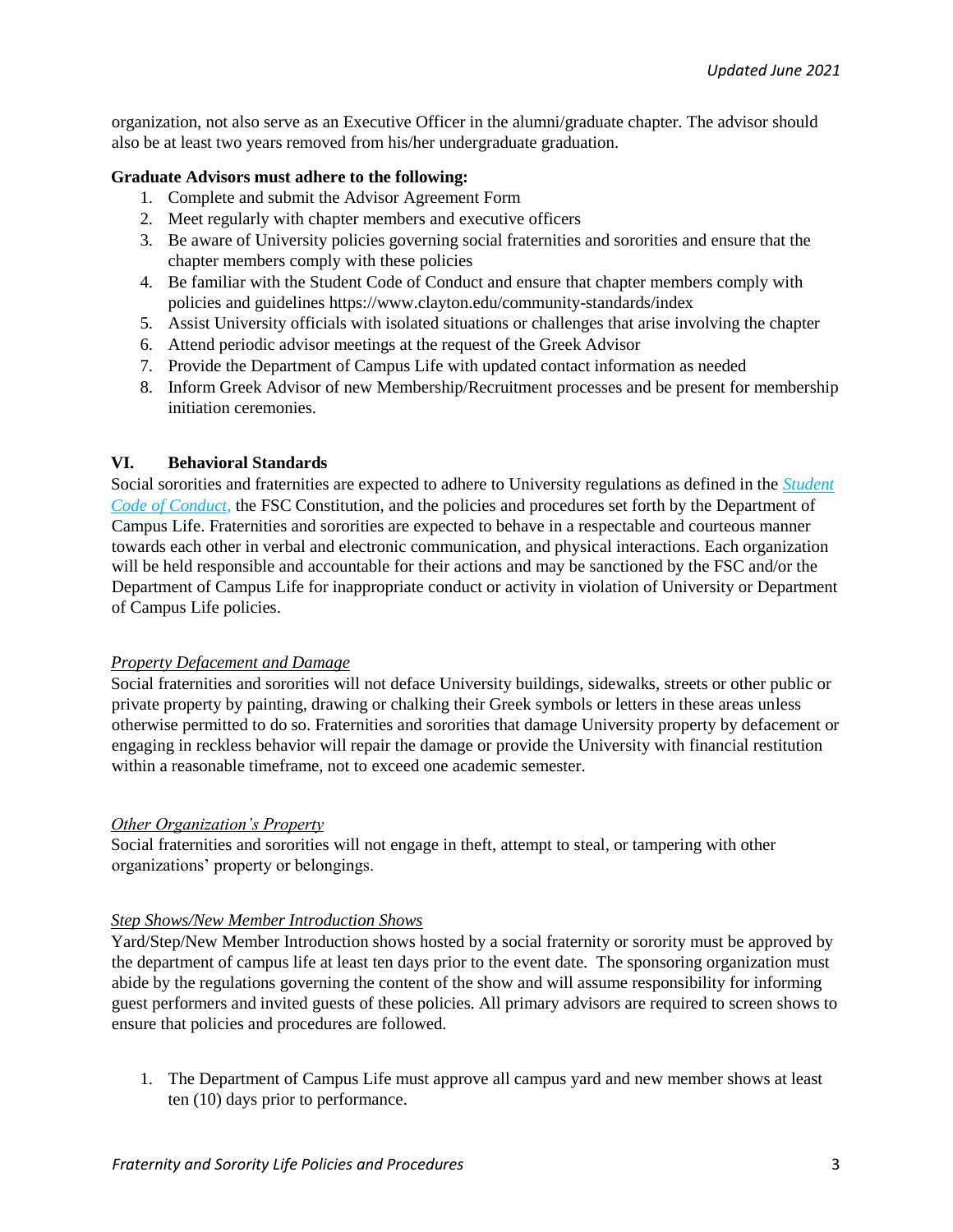- 2. New Member Introduction/Probates must take place within fourteen (14) days of initiation and within the specified Recruitment/Membership Intake Process time period.
- 3. New Member Introduction/Probate shows can only be performed in the designated areas of the Green (area behind the SAC), multi-function area (formally tennis court 1) or the Amphitheater unless otherwise granted special permission to perform in another area.
- 4. Under no circumstances will degrading or negative sentiment towards another chapter or another chapters members be permitted. \*Degrading or negative sentiment shall be defined as mocking signature steps or calls, etc. in order to cause laughter or poke fun, etc.
- 5. Under no circumstances will profanity, racism, sexual innuendos, obscene gestures or hatred towards another culture, gender, orientation, etc. be permitted in language, gestures, props, music or other forms of expressive content.

# *Hazing*

No Clayton State organization (includes departments, athletics, etc.) or student shall condone, encourage, or require unlawful acts by its members at any time. All organizations shall be responsible for observing all University policies.

The University defines hazing as any situation, circumstance, or environment created by an organization or student that is purposefully instigated to illicit mental or physical discomfort, embarrassment, harassment or ridicule to aspiring members on or off university premises.

All rites and ceremonies of introduction, initiation, or orientation into college life which tend to occasion or allow unreasonable physical or mental suffering are prohibited. Any orientation which in part takes place in public, which in any way involves persons outside the organization or is not confined to a single building must be approved by the Department of Campus Life prior to the ceremony.

Hazing may include (but is not limited to): paddling, caning, whipping, forced calisthenics, tattooing / branding, forced consumption (of any food, alcohol or related substance), coercion to perform dangerous acts, or the issuance of assignments that could adversely affect the physical health or safety of the individual.

Hazing may also include any activity that would subject students to mental stress, such as: sleep deprivation, forced exclusion from social contact, conduct that result in extreme embarrassment, public servitude, giving money to older members of the organization, destroying public or private property, and performing unauthorized scavenger / treasure hunts.

Clayton State University strictly adheres to state legislation outlawing hazing. Students involved in any aspect of hazing are subject to both institutional disciplinary action and prosecution by local and state authorities.

# **Georgia Code Section Prohibiting Hazing (Code 1 98 1, Section 16-5-61, enacted by Georgia Legislature in 1988 updated in 2021)**

The appropriate legislation is reprinted below:

- As used in this Code section, the term: "Haze" or "hazing" means to subject a student to an activity which endangers or is likely to endanger the physical health of a student, or coerces the student through the use of social or physical pressure to consume any food, liquid, alcohol, drug, or other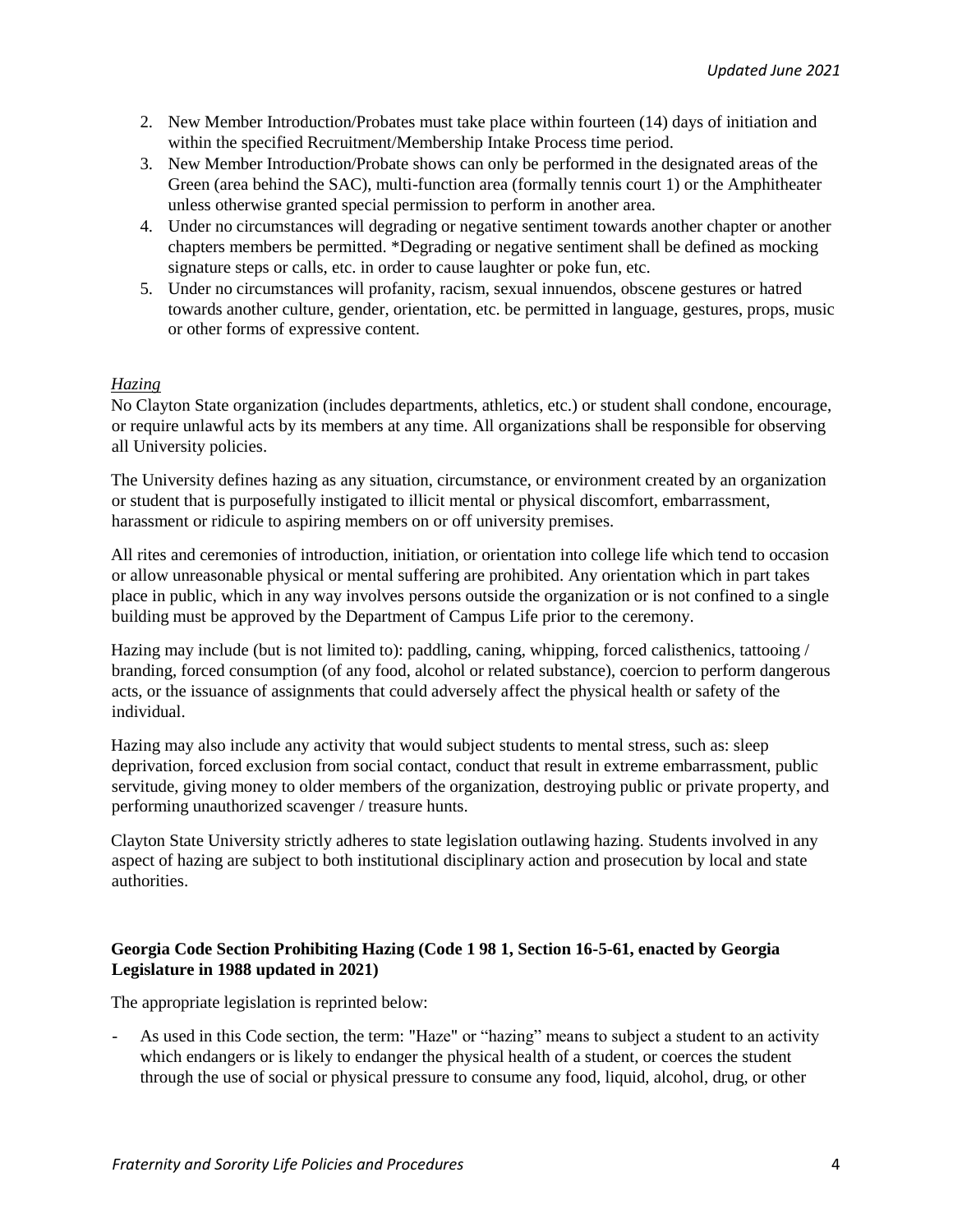substance which subjects the student to a likely risk of vomiting, intoxication, or unconsciousness regardless of a student's willingness to participate in such activity.

- "School" means any unit of the University System of Georgia, any unit of the 21 Technical College System of Georgia, or any private postsecondary school, college, or university in this state.
- "School organization" means any association, corporation, order, club, society, fraternity, sorority, athletic team, or a group living together which has students or alumni as its principal members, including local affiliate organizations.
- "Student" means any person enrolled or prospectively enrolled in a school in this state.

#### **It shall be unlawful for any person to haze any student in connection with or as a condition or precondition in gaining acceptance, membership, office, or other status in a school organization.**

**Any person who violates this Code section shall be guilty of a misdemeanor of a high and aggravated nature.** 

## *Disciplinary Action Procedure*

If a social fraternity or sorority is deemed in violation of University policies, the following sanctions may apply based on the severity of the violation. The Department of Campus Life reserves the right to determine additional sanctions as warranted and reasonable:

- 1. Oral or written reprimand
- 2. Probation- a chapter may not host or participate in social activities on or off campus; for duration of 30-45 academic days
- 3. Suspension- a chapter may not host or participate in any (social, education, civic, membership intake) activities on or off campus; may not have representation on the FSC; and may forfeit rights to University issued funds for a minimum duration of one full semester
- 4. Charter Revocation- a chapter will lose its charter and will no longer be recognized as a campus organization

In all instances, the Greek Life Advisor will arrange a meeting with the primary chapter advisor and the chapter President to develop an action plan for chapter progress. The Greek Life Advisor can also report individual members to the Office of Community Standards for violations of the Student Code of Conduct. <http://www.clayton.edu/community-standards>

# **VII. Recruitment and Membership Intake Process**

Each social fraternity and sorority will adhere to all University recruitment policies as well as membership intake guidance and behavioral standards established by the fraternity/sorority national organization and Clayton State University. Recruitment and membership education activities should not interfere with academic schedules, should not include any forms of hazing, and should not involve the consumption of alcohol. Recruitment and Membership Intake activities may take place during the following time periods:

# **Fall\* - September 1 to November 30 Spring\* - February 1 to April 30**

(Dates subject to change based on academic calendar)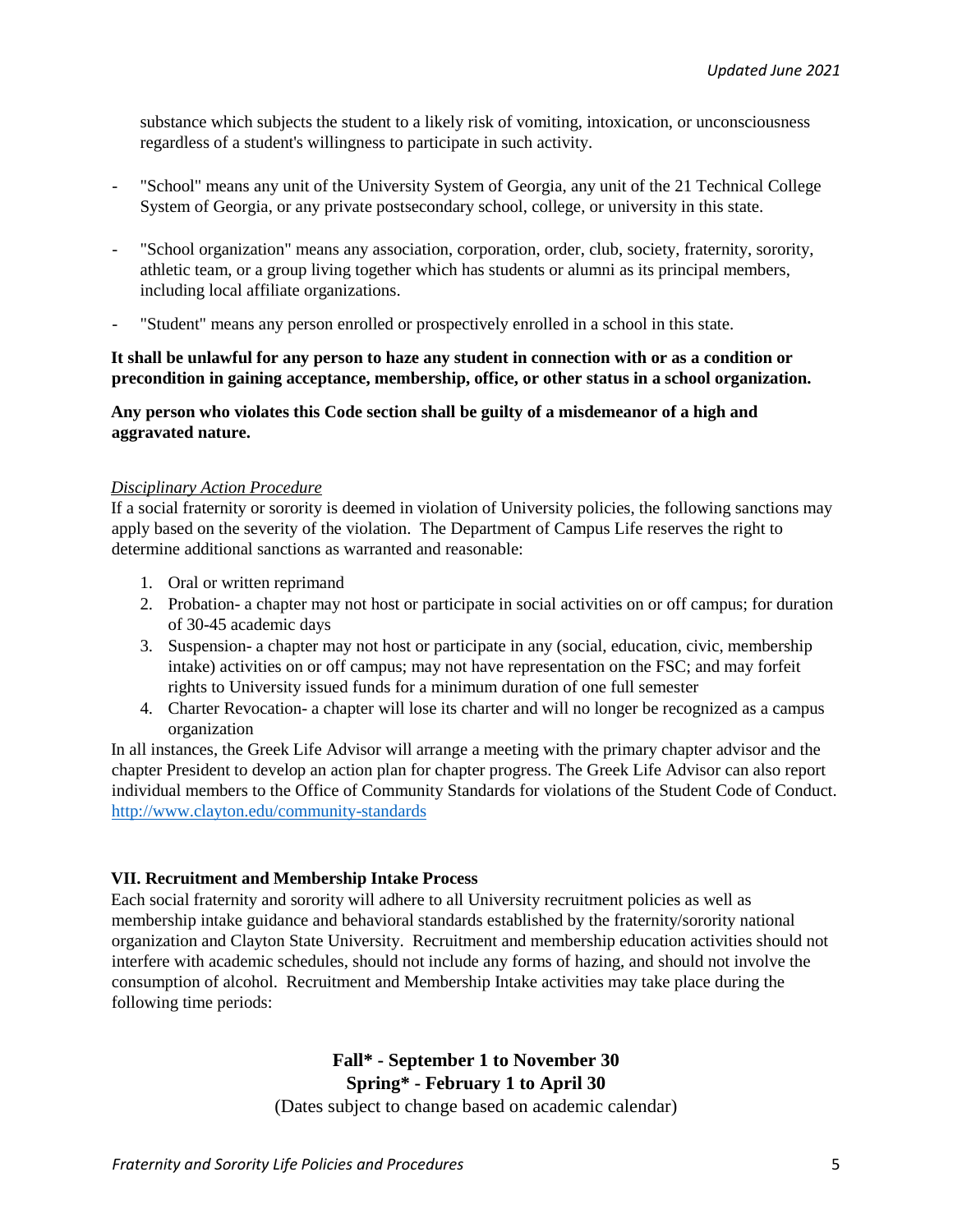#### *Recruitment Week*

The official University sponsored Recruitment Week for Panhellenic and NIC organizations will take place during the Fall semester and will be designated by the Department of Campus Life. During this week, freshmen and transfer students may be recruited as per Recruitment Week rules. The greek advisor will coordinate with participating organizations to reserve space and promote recruitment activities. Please see the Recruitment Week rules for further guidance.

#### *Continuous Open Recruitment and Bidding*

The Department of Campus Life and the Greek Life Advisor must be notified in writing when a fraternity or sorority will participate in continuous open recruitment and bidding at least fourteen days prior to the start of recruitment. The names of all potential candidates for membership, approximate dates of education classes and process, and the date in which candidates will be initiated into the organization must be submitted in writing to the Department of Campus Life for approval on the Chapter New Membership Application prior to submitting candidates' names to the National Office for membership consideration. All candidates must meet the University's criteria for membership, including a 2.5 CSU semester and cumulative grade point average. Freshmen and first semester transfer students may not be recruited during continuous open recruitment and bidding. An updated chapter roster including new members is due to the Greek Life Advisor within fourteen (14) days of initiation. At least one advisor must participate in the initiation ceremony of a chapter. The entire process including information sessions must begin and end within the specified dates above.

#### *Membership Intake Process*

The Chapter New Membership Application must be submitted to The Department of Campus Life and the Greek Life Coordinator at least fourteen days prior to the start of a Membership Intake Process. All candidates must meet the University's criteria for membership, including a 2.5 CSU semester and cumulative grade point average. Freshmen and first semester transfer students may not be considered for membership. An updated chapter roster including new members is due to the Greek Life Advisor within fourteen (14) days of membership intake completion. At least one advisor must participate in the membership intake process of a chapter. The entire process including information sessions must begin and end within the specified dates above.

#### *Formal Rush and Information Sessions*

The Greek Life Advisor or a designated official of the Greek Life Advisor's choosing must conduct a risk management session with students attending the Formal Rush/Informational as required for joining the organization. This session will cover the University Hazing Policy and standards for student conduct. Only students who attend the session will be eligible for membership into the organization. Scheduled time on the agenda will be pre-arranged with the appropriate chapter member and/or the off-campus advisor.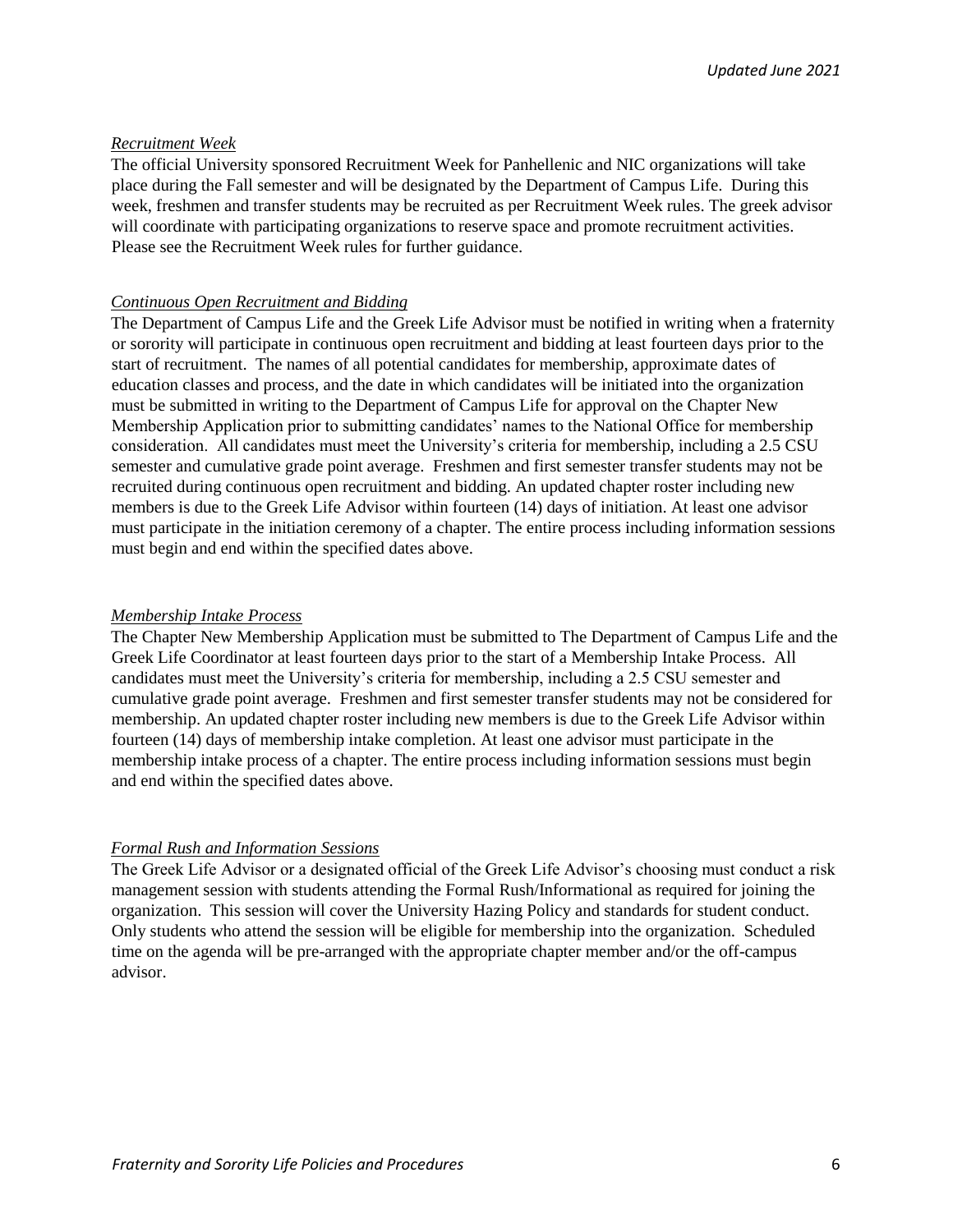## **VIII. Registration and Recognition**

Each social fraternity and sorority must register with the University through the Department of Campus Life by the designated deadline each fall and spring semester. In registering with the Department of Campus Life, the chapter must complete the following:

- 1. Complete Student Organization Registration Process (RESET)
- 2. Submit an updated copy of the chapter certificate of liability insurance reflecting coverage in the amount of at least \$1 million and names the chapter as an additional insured
- 3. Submit a letter verifying the chapter's active status with the national organization
- 4. Maintain an updated roster of active members and executive officers
- 5. Submit a completed and signed Information Release form from each active member within the chapter
- 6. Submit and Advisor Agreement Form

## **IX. Other Applicable Policies and Procedures**

#### *Expansion Process*

In order to protect Clayton State University, extension guidelines must be met in order to establish and/or charter a chapter on campus. Failure to obtain University approval before recruiting new members will warrant sanctioning and expulsion. Please request a copy of the full Extension Policy from the Department of Campus Life or visit our website at http://adminservices.clayton.edu/campuslife/.

#### *Relationship Statement*

Clayton State University will provide advisory guidance, direction, and support for all fraternities and sororities.

Clayton State University asks that all fraternities and sororities uphold the mission, purpose and policies outlined by their national constitution including general mandates and expectations regarding behavior and academic achievement.

If Clayton State University determines that a fraternity or sorority is not acting in the best interest of the community (example: violating a University policy, inappropriate behavior, etc.) or are defiant and/or non-compliant with University administration, the status of the fraternity or sorority as a recognized organization may be terminated.

#### *Rush/Information Session Postings*

Effective February 2007, all fraternities and sororities are required to post and circulate information regarding their upcoming Rush or Information Session a minimum of five (5) business days before the scheduled date. No fraternity or sorority will be permitted to host a Rush or an Information Session (and under extreme circumstances – membership in-take) without the aforementioned requirement being met.

#### *Standard Academic Expectation*

Effective August 2008, Clayton State University requires each fraternity and sorority to maintain a minimum chapter cumulative institutional grade point average of a 2.50.

In instances where the chapter's cumulative grade point average falls below a 2.50, the fraternity or sorority will be notified and placed on temporary academic probation. During the temporary academic